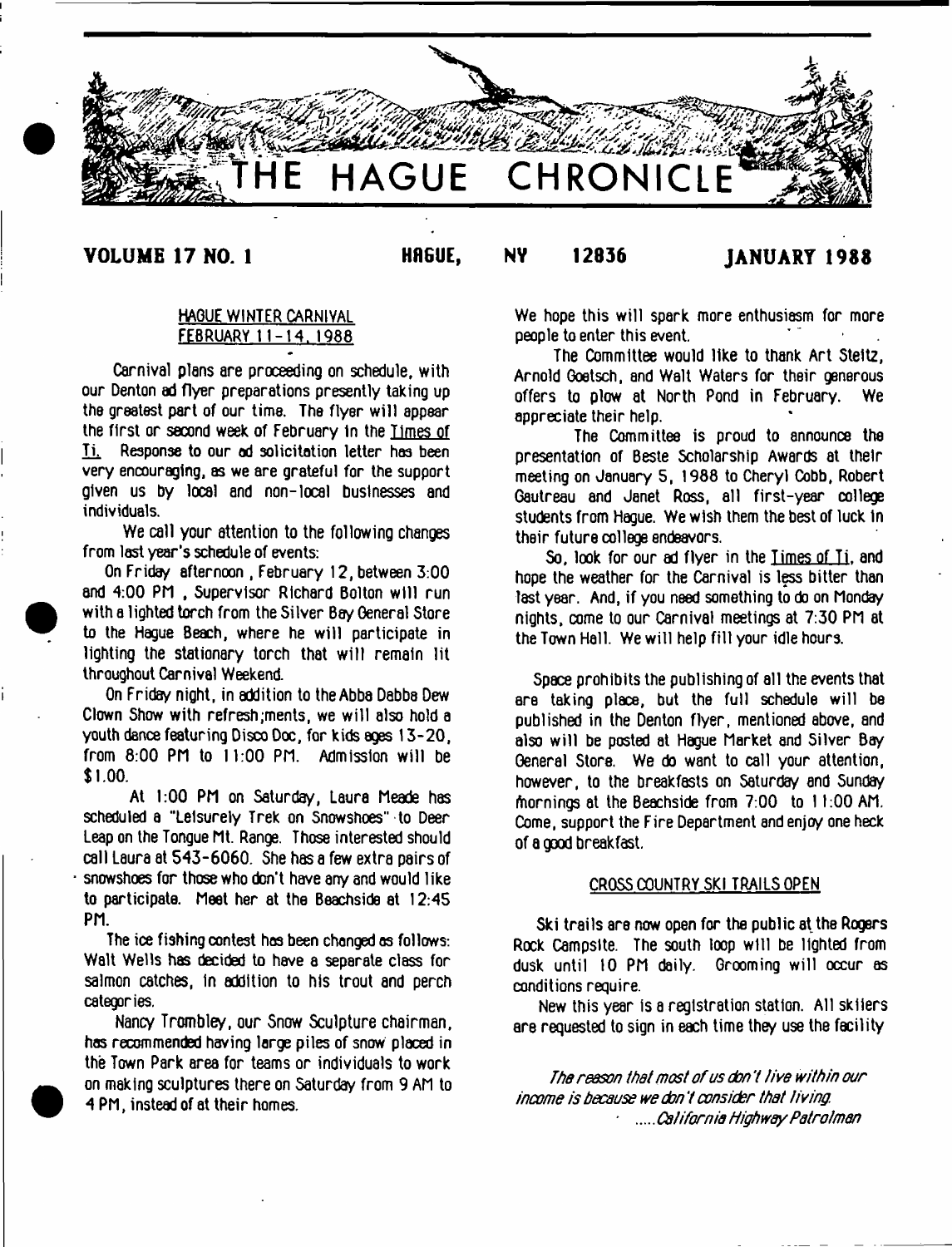The staff of The Hague Chronicle gets interesting mail from time, to time. We want you to know that we always appreciate your comments. We thank you for your Christmas cards and well wishes. We all agreed that the following poem recently received from Ludwig Kasai, a summer resident of Silver Bay was just too good to keep to ourselves so we are sharing it with you, our friends.

May the Chronicle adorn every news rack The Chronicle is never old hack Second only to Poor Richard's Almanac.

So please send me affirmation That you have gotten my donation By mailing your tome of information.

- $'$  Tis the flame which drives off winter's chill And augments Adirondack nostalgia, until Spring, then listing dates for social skill
- 'Tis the bonding herald of local ties ' Of who is born, married or dies Plus verses and quotes from the wise.

To lose this would be nightmarish All local knowledge at once would perish ' Please soothe my soul with this news I cherish.

Ed: So now, Mr. Kasai, you have our affirmation That we have gotten your donation We will try to live up to our reputation As the source of news for Hague's population.

## WILLY C'S DEC. 87/JAN. 88 WEATHER NOTES

The weather today, Jan. 10th, is magnificent. Crystal clear blue skies, very light air, the temperature, a balmy 212, a dusting of 3" of light powdery snow, all the ingredients that make a sparkling January day at Lske George. The lake is struggling to freeze over, but is by no means icebound yet. One could still swim, if they had a mind to, from north of Indian Kettles across to Anthony's Nose, but ice covers much of the surface at this writing., However, a warming trend is heading our way and may well open up more water before the final freeze. The southern basin has frozen over.

With these brief notes, let us recap Dec.. The highest temperature, 52 on the 8th, the low, lake side,  $-1$  1/2<sup>2</sup>,  $-15$ <sup>2</sup> at our mountain observatory on December 30. The high for the day at that same

location was an even 0®. The highest wind gust was 48 MPH on the 29th, coupled with a temperature of I82 it gave us a wind chill factor of  $-25^{\circ}$  to  $-30^{\circ}$ throughout the day. Not much precipitation for the month, 7 1/2" of snow, much of it wet and some rain, about 1/2". Even though there was not too much precipitation, the cloudy dark days persisted for the balance of the month. 1987 came to a close with a net loss of 13 minutes of daylight for the month. On the bright side, by next issue we will be reporting more sunlight at both ends of the day.

January 1988— The sun has come out from behind the clouds with greater regularity so far this month. We have had just under 4" of light snow for the month. The pattern continues with most of the big snow storms passing to the south of our region. Even with  $a - 189$  temperature Mt. Top and  $a - 29$  lake side on the 7th, our heating season, to date, is 4 -1 /2 *%* warmer than normal and just under *2%* warmer than last year. And so with the sun setting in the west and the thermometer heading for the zero range, we slip into one of those special purple winter evenings where the snow reflects into the darkening clear sky and creates one of those very special winter twilights. As they say in the commercial, "It doesn't get any better than this." Have a great 88.

#### SENIOR CITIZENS CLUB. INC.

On December 16, 45 sentors met at "Eddie's", appropriately decorated restaurant for a holiday luncheon where they feasted on soup, salad, shrimp or chicken, dessert and coffee. Later, Dorothy •Traver, assuming the role of Mrs. Santa, made sure everyone participated in a gift exchange. With exuberance, carols were sung and upon leaving all were asked to help themselves to a grab bag gift. The party was fun and everyone enjoyed the Christmas spirit.

Our January 26 meeting is at 1:30 PM in the Town Hall. There is much to discuss for the new year. Come and bring a friend. We welcome anyone 55 or older.

## TICQNDERQQA FESTIVAL QUILD "HEARTS FOR THE ARTS" SWEEPSTAKES

The first fund raiser this year for the Ti Festival Guild will be a sweepstakes drawing to be held on February 12 at Eddie's Restaurant. Tickets are \$50. and prizes range from \$750, first prize to \$50. Buffet dinner from 6:30-8:30 (\$6.50 including tax and tip) SWEEPSTAKES DRAWING - 8:30 PM.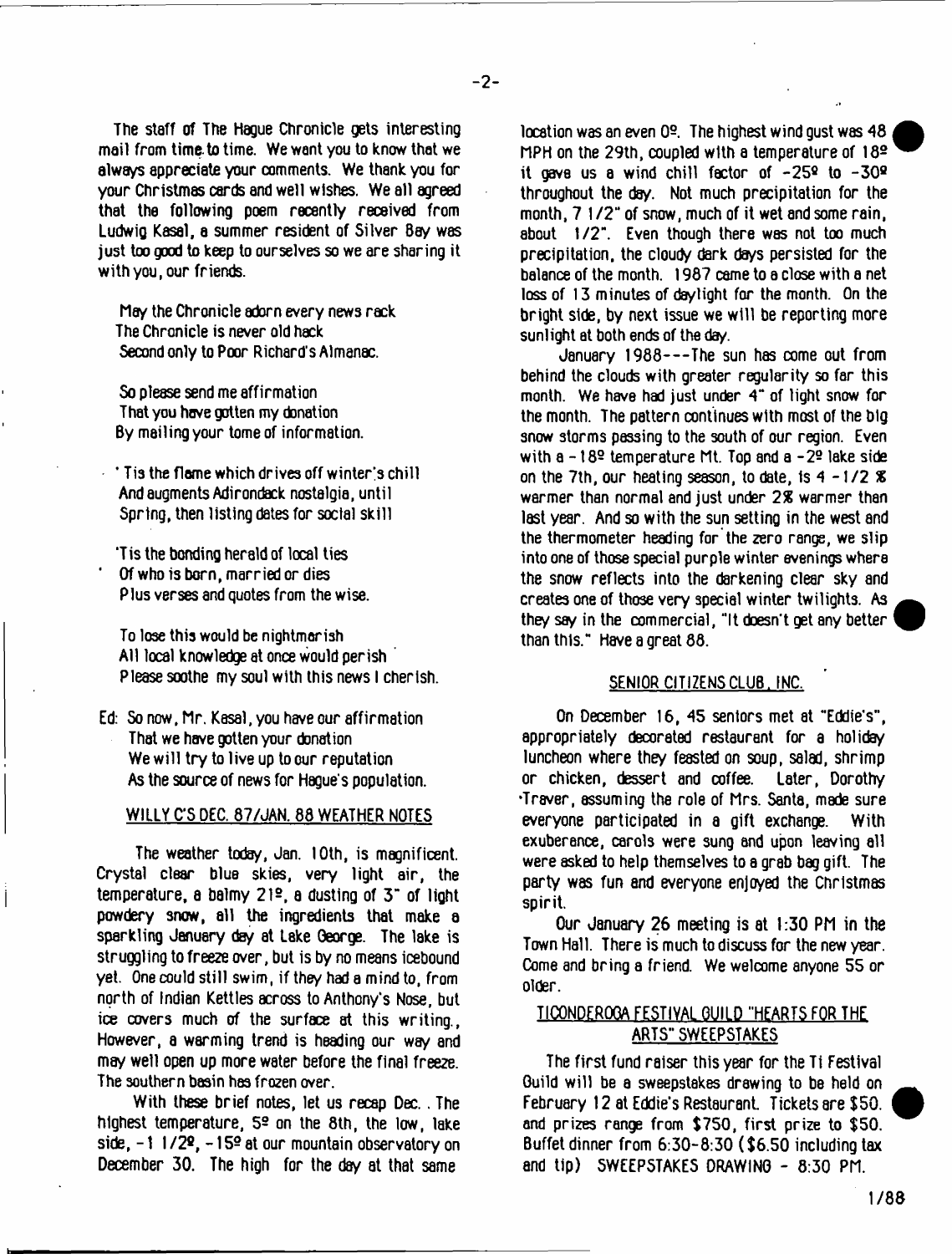## ZONINO BOARD OF APPEALS - 12/17/87

-3-

In executive session, David Martucci's name was to be submitted to tbe Town Board as chairmen of ZBA.

At the public hearing for the Busy Bee Trailer Park (Claudia Brignola), it was noted that no reply had been received from the Warren County Planning Board. Hague's Planning Board had recommended denial. A motion to vote on the application,  $*11-87$ , on Jan. 15,1988, was unanimous.

A revised application of  $*8-87$ , a request for 2 additional rental units with 1 unit per building in excess of 800 sq. ft. was presented to the board and a public hearing set for Jan. 15,1986 at 7 Ph.

NOTE: Both Bob Patchett (#8-87) and Brignola ( \* 11-87) later signed a request for an extension to application allowing for disposition of their requests at the regular ZBA meeting on Jan. 28, 1988 instead of the above mentioned Jan. 15 date.

A motion, "A variance is required to replace a mobile home with a.single family dwelling and to change its location in a mobile home park," was made and carried as a result of a request for an Interpretation.

Zoning Administrator T. Costello requested an interpretation of 6.010. A motion was made and carried to agree with the administrator when he said, "When a portion of Type I and II site plan review project is a part of a Class A project on sub-division, then APA has full jurisdiction over the project."

Ambra variance revised application was approved by the Warren Oounty Planning Board. ZBA voted 4 eyes, 1 abstaining to approve the variance. It is now at APA for the 30 day period of review.

Literature on the Snug Harbor project (Sabbath Day Pt.) is available for inspection at the Town Hall.

## TOWN BOARD MEETING 12/19/87

Town Law Sec. 105 states that on or after Dec. 28 and not later than Dec. 31 a meeting is mandated to account for all monies collected and spent by the town for the past year. Such a special board meeting was held on Dec. 29 and the 1987 accounting records of Town Clerk, Town Justice and Supervisor's Clerk were accepted, subject to an official audit by the NYS Dept, of Audit and Control.

NY Dept of Health letter read by Supv. Bolton regarding the reppointment of the Registrar of Vital Statistics and Deputy registrar for the year 1988. Motion passed to re-appoint Maryalice Hall. The registrar appoints a deputy registrar.

The supervisor reed a letter co-authored by the APA and the NY Planning Fed. informing town officials that they are co-sponsoring a Local Development Training Session Institute in 1988. This will help local governments In terms of guidance end new development review. Resolution #36 was passed unanimously to allow the participation by any member of the three boards who wish to attend. A session will be held in Lake George March 5 & 6, 1988 and another in Lake Placid March' 19>& 20. Community funding will total  $$300$  for 6 people which includes registration and materials.

း အစည်း

40 copies of a needs assessment survey have been mailed to various groups and to date a number have been returned. This survey will give us input for a new Town Hall and Community Center so sorely needed.

The following resolutions were passed unanimously:

|         |   | #31 - Contract with James Mack, DVM \$ | 125.00    |
|---------|---|----------------------------------------|-----------|
| *32 - " |   | "Haque Fish & Game                     | 500.00    |
| #33     |   | * American Legion                      | 250.00    |
| *34     |   | " HYFD                                 | 60,000.00 |
| #35     | и | " Chamber of Commerce                  | 1,800.00  |
|         |   |                                        |           |

## HAGUE PLANNING BOARD - 1/7/88

Representatives of The Saratoga Associates gave a presentation to the Board that was a summary of all of the information that they had obtained to date concerning the proposed subdivision of lands owned by Frank E. and John K. Carney, Sr., east and west of NYS Rt. 9N at Sabbath Day Point to be known as "Sugar Bush at Snug Harbour." Some changes to the preliminary presentation made last June indicate that the total acreage involved is 299 acres instead of 317+; the total number of lots proposed has been reduced from 63 to 59; lake front town houses Increased from 6 to 7 units; total lekefront acreage reduced from 2.1 to 1.52 acres.

According to Robert F. Bristol, Principal for The Saratoga Associates, the lake shore contains 965 lineal feet of shoreline and 11 dock slips and 7 seasonal tourist cabins. The proposal is to replace the  $7$  cabins with  $7 - 3$ -bedroom,  $2$ -story, one family year-round town houses on individually owned lots, with the remainder of the land to be used for lake access for the 52 lots on the west side of 9N. Also proposed is the construction of 6 new docks containing 60 boat slips. An existing structure on the waterfront would ba converted to provide bathroom facilities which are required, according to

(Cont. on page 4) 1/88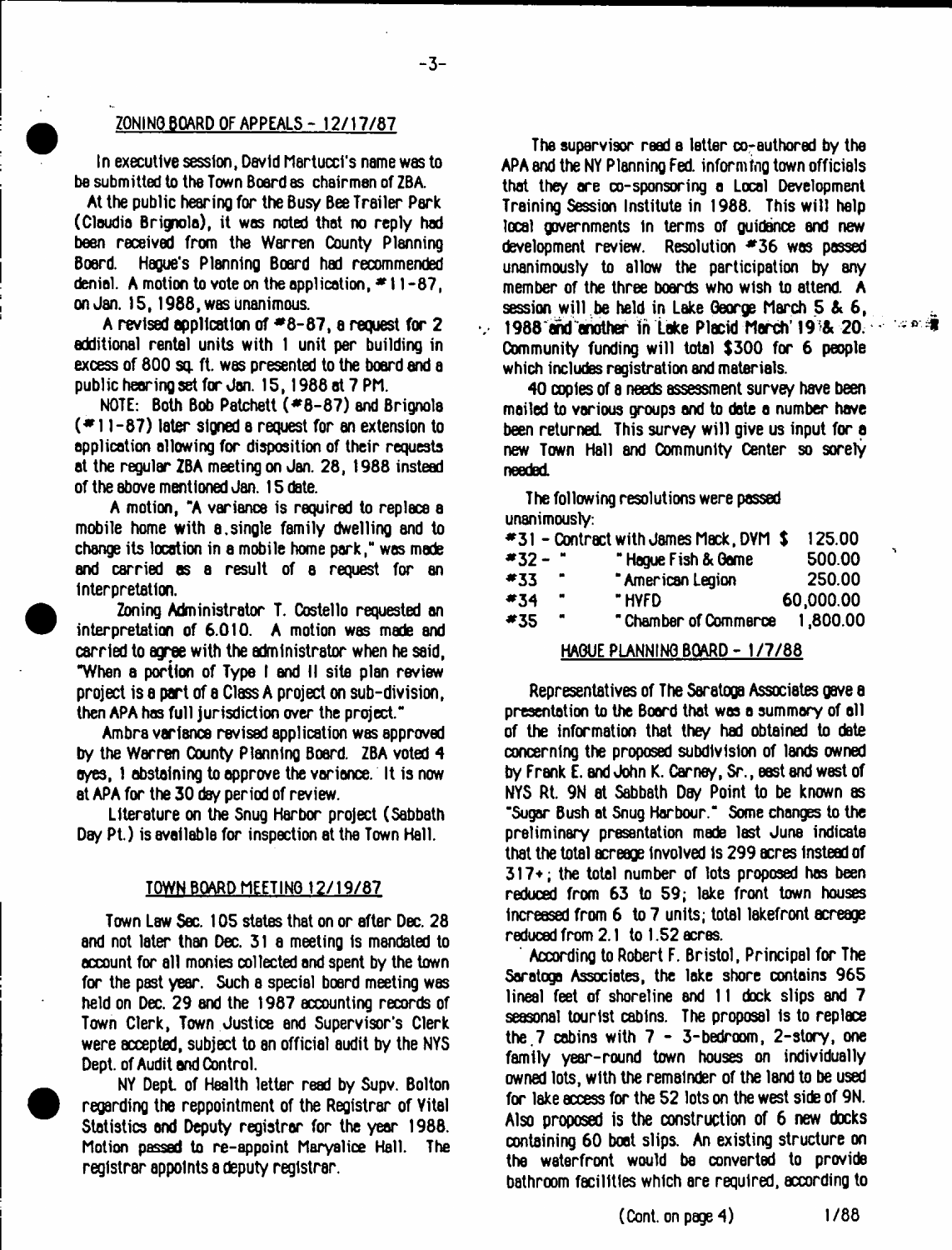**Planning Board - cont. from page 3**

**developers, by the Dept, of Health for all public beaches. Atl existing sewage systems on the waterfront property would be eliminated and sewage would be pumped to a proposed septic system on the west side of 9N in the area of the sand/grovel pit. A copy** or **the document prepared by The Saratoga Associates on this project is available at the Hague Town Hall. This is a Class A Regional Subdivision and is subject to review by the Adirondack Park Agency. The Lake George Park Commlsision will be reviewing the dock application and the Dept, of Environmental Conservation, as well as APA will be reviewing all aspects of this proposed subdivision.**

**Scott Patchett appeared before the Board with a request for a recommendation of approval for a variance to construct 2 additional one-family housekeeping units at Trout House Village. They would be one-story tog cabins, each containing one bedroom with 664 square feet In each cabin. These buildings were planned prior to the changes In our zoning ordinance and septic systems and electrical service were installed at the location prior to the zoning changes. The Board recommended that the Zoning Board of Appeals approve this variance request.**

#### **\* TOWN BOARD MEETING -1/12/8B**

**The swearing in of newly elected officials by Ken Yaw, Town Justice, preceded the opening of the joint Organizational and Regular Town Board meeting on January 12, I960. Officials sworn were: Richard Bolton, Supervisor, Martin Fitzgerald, Councilman, Linda** Coffin, Councilwoman, Maryalice Hall, Clerk. Absent **were: Dan Belden, Highway Superintendent, Dan Otcott, Assessor.**

**In opening the Organizational meeting Supervisor Bolton read a list of Hague Town's accomplishments in 1987. The list was long and I shall report only a few of the most Important:**

**1. Tax rate is almost the same as 1982, no mean feat when you realize the various Insurances we must carry have climbed as much as 150% in some cases.**

**2. \$ 10,000.00 grant for Volunteer Fire Dept.**

**3. Recent Audit Report shows us to be in excellent financial shape with only a few minor errors to be found.**

- **4. Sanitary code revision.**
- **5. Rt. 8 set for repairs in 1988.**

**Others include expanded Senior activities, better recreaLiona! facilities, reduced speed limit In Van Buren Bay, a Chamber decentralization grant.**

**The most important alms for 19S8:**

**1. Keep Hague the last surviving gem on the west side of Lake 6eorge,**

**2. Work hard to solve landfill and solid waste problems.**

**3. Work towards a more equitable school tax rate between Hague and Tlconderoga.**

**4. Improve regulations for Town Park.**

**5. Review Needs Assessment Survey for work towards a new Town Hall/Community Center.**

**Supervisor Bolton read a list of appointments which is attached for easy reference. A nomination for Michelle Bruent as Chairman of ZBA was made from the floor. This motion was seconded and carried. She will replace Edna Frasier.**

**With the readng of the appointments. Supervisor Bolton closed the Organizational meeting and opened the regular meeting, giving privilege of the floor to any guest present.**

**Bob Patchett rose to say he was a member of the Lake George Association Waste Water Committee and would act as liaison with Hague in matters concerning his committee. The supervisor assured Bob that he would have full cooperation.**

**A letter from Bob Patchett was received in which he asked for help in finding out about deletion in NYS's "Passport to Adventure' of his resort. He feels our community is not getting proper representation.**

**ENCON sent a Memorandum of Understanding to be signed for the Jan. 1 to Dec. 31, 1988 year. This will cover many projects we develop for Hague. A 24-hr. notice is required by ENCON.**

**APA has sent a letter of congratulations to Supv. Bolton on his appointment as chairman of the Warren County Planning and Zoning Commmittee.**

**ZBA letter recommending D. Martucci for chairman was read.**

**Town Historian ClifLon West's report was read. Copy in Town Hall.**

**The Winter Carnival CommiLtee asked for a rider to the Hague Insurance policy and for the use of Highway crew on Feb. 11 Lo 14, during regular working hours. They would also like to have snow brought to the park (If we have not had enough) for use in the Snow Scupiture Contest. Motion made and carried to allow all 3.**

**Our Buildings and Grounds Committee has purchased 7 benches to be placed along the brook and In the park.**

**Rec. & Promotion has finished the ice skating rink on the former school property, it is now ready for use.**

**Town Park & Beautification wilt meet with architect for planning the park gazebo.**

**School Property: Half of the 40 needs assessment surveys for new town hall sent out have bsen returned.**

Resolution  $\degree$ 2-88 was passed unanimously for the **acceptance and dedication of the extension at Lake Forest Acres sub-division.**

Res.  $*1$ -66 to amend the employees' guide re: lunch **breaks. A 20 minute paid lunch break to be taken at work site or town shed.**

Res.  $-3$ -66 to amend employees' guide re: health **benefits. Changes In employees' health Insurance benefits can only be made bi-annually - Jan. 1 and July** 1.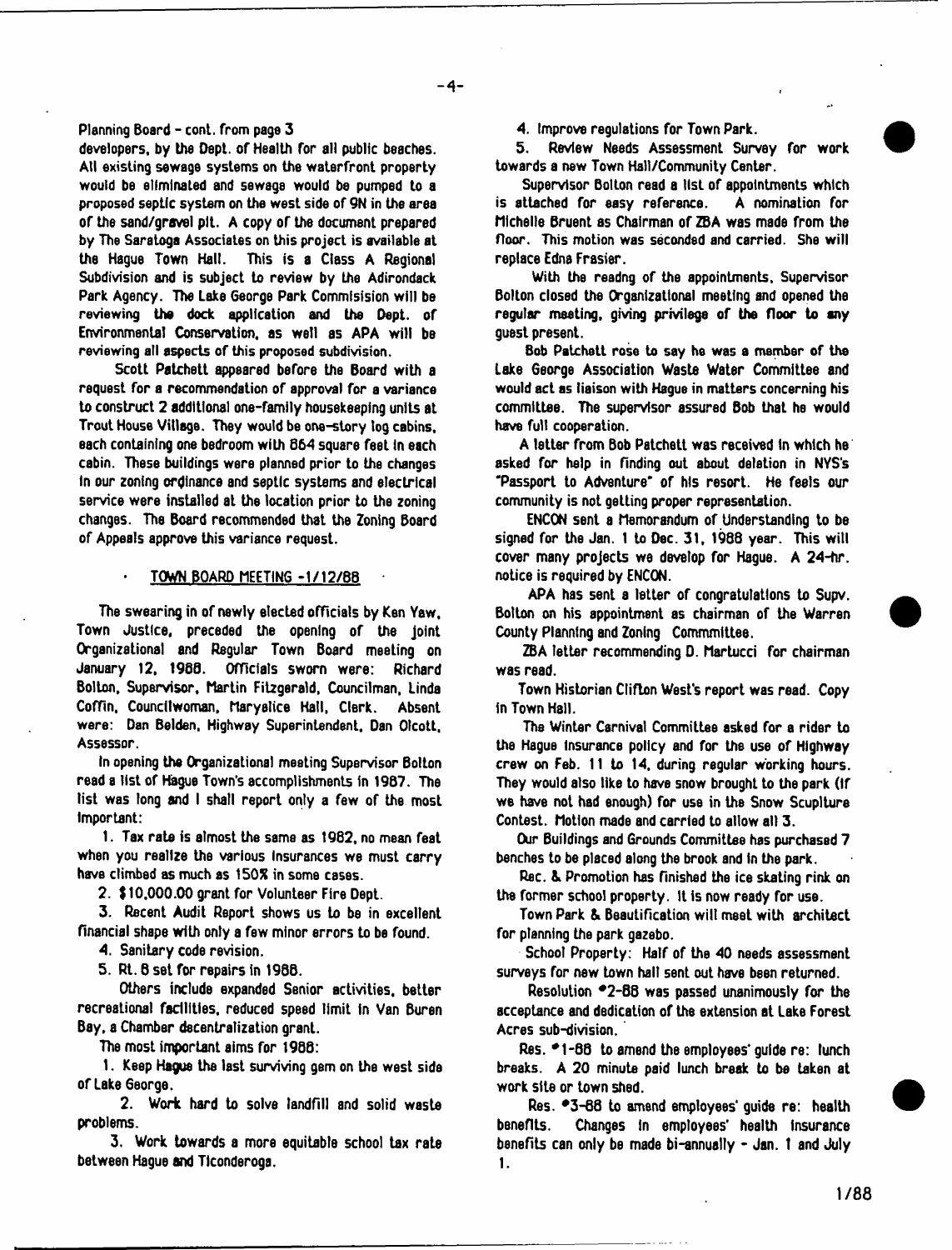**Siipv. Bolton's W.C. Committee assignments: Chairman - Planning & Community Develop.; Data Processing; Lake George Affairs. Vice Chrmn.: Dept of Public Works; Sheriffs & Communication; Reapportionment. Member: Budget; Finance & County Affairs; Tourism & Industrial Promotion.**

**The supervisor signed a Certificate of Designation to act as a voting delegate at the Association of Towns workshop on Feb. 14-17. David Martucci requested and was granted permission to attend and be an alternate delegaLe.**

#### **HAGUE VOLUNTEER FIRE DEPARTMENT**

**The Hague Ambulance Squad made sixteen runs In the last month of 1987 requiring 333.5 man hours and totaling 1232 miles. The year end totals come to 130 runs. 1039 man hours and 6446 miles. Our sincere thanks and appreciation to those dedicated volunteers involved.**

**The Fire Department responded to one fire call in December requiring 36 man hours. For 1987, 18 rire emergencies were responded Lo with a total of 518 man hours. Total fire calls were down for 1987. We are pleased with this and hopeful that this is due, at least in part, to fire prevention efTorts throughout the community. No emergency policy is a good substitute for thoughtful fire prevention and safety practices.**

**With this in mind, we feel compelled to point out a very Important fire safety practice. Many fire victims never encounter flames. Their deaths are the result of breathing smoke and toxic gases. Carbon monoxide is a deadly gas given off by all fires. It is odorless, colorless and non-irritating, making it difficult to detecL. Carbon monoxide poisoning decreases your chance for escape by impairing vision and your ability to function in a crisis. Many fire victims die in their sleep from smoke and toxic gas inhalation. Fires resulting In death most often occur between midnight and 8 AM when most people are asleep.**

**Time is crucial in a fire, don't waste it! A smoke detector is an early warning device that sounds an alarm when smoke enters its chamber, oflen before actual flames appear. A smoke detector can give you more Lime to escape from a fire. Please donl hesitate, there Is no excuse for not having a smoke delector. For further information on smoke detectors and advice for their use, please contact Fire Chief Paul Davis.**

**Other precautions as we move into the deep winter months should also be considered. Everyone should be aware of special safety requirements for this season. Please use extra care when travelling on roads covered with snow, ice and sand.**

**Make sure to dress properly for all outdoor activities. Hypothermia can** occur **even under seemingly mild conditions. Care should be taken when removing snow from driveways and walks. Do not over exert. Finally, be very cautious of |ice on the lake and ponds. Solid ice in one area does not mean the ice is solid on the whole surface. Do not risk your life if you are unsure of ice conditions.**

**If an accident does occur on the ice, it is not recommended that you attempt an unaided rescue unless you are specifically trained to do so. Avoid becoming a victim yourself. The HVFD is in direct mutual aid contact with the Lake George SCUBA Rescue Squad. This squad is a highly trained group designed to deal specifically with water related accidents in all seasons. They are a tremendous and speedy asset to our rescue capability.**

## HAVE FUN BUT PLEASE TAKE CARE.

SURPLUS FOOD WILL BE DISTRIBUTED AT THE TOWN HALL IN HAGUE ON JANUARY 19, 1988 BEGINNING AT 1:30 PM

 $\mathbb{R}^2$ 

#### **SKATING RINKS OPEN**

**Councilman Martin Fitzgerald has Informed us thaL the skating rink for the town of Hague will be open the weekend of January 16 (weather permitting, of course.) The rink is located at the site of the former Hague School building.**

**Silver Bay Association skating rink is also in operation The hours are from 6PM - 10 PM, Tues., Wed.. & Thurs. Rink will be lighted during those hours and will be**

#### **HAGUE CHAMBER OF COMMERCE**

**The Chamber held its monthly meeting on Wednesday, January 6. 1966 at the Town Hall. A telephone tree has now been formed to remind members of meetings, or to convey any important information that comes up between meetings.**

**The Chamber is considering sponsoring a memory tree this year for those who have passed away from the Hague area.**

**The Gazebo Committee reported meeting several times with Town officials to discuss a time table, funding and design of the proposed gazebo for the Town Park. The committee will soon be meeLing with an architect regarding location feasibility and design of the structure. A fundraising campaign wilt probably be kicked off in late January or early February.**

**The Chamber has received a smell grant from the Warren County Decentralization Fund Program, which wilt be used toward paying for a program of entertainment in the Town Park this summer.**

**Chamber meetings are held the first Wednesday of every month at 7:30 PM at the Town Hall. Members and prospective members are invited to attend.**

> *When you cut your own wood, it warms* you twice.<sup>17</sup>/88</sup>you twice.

ر •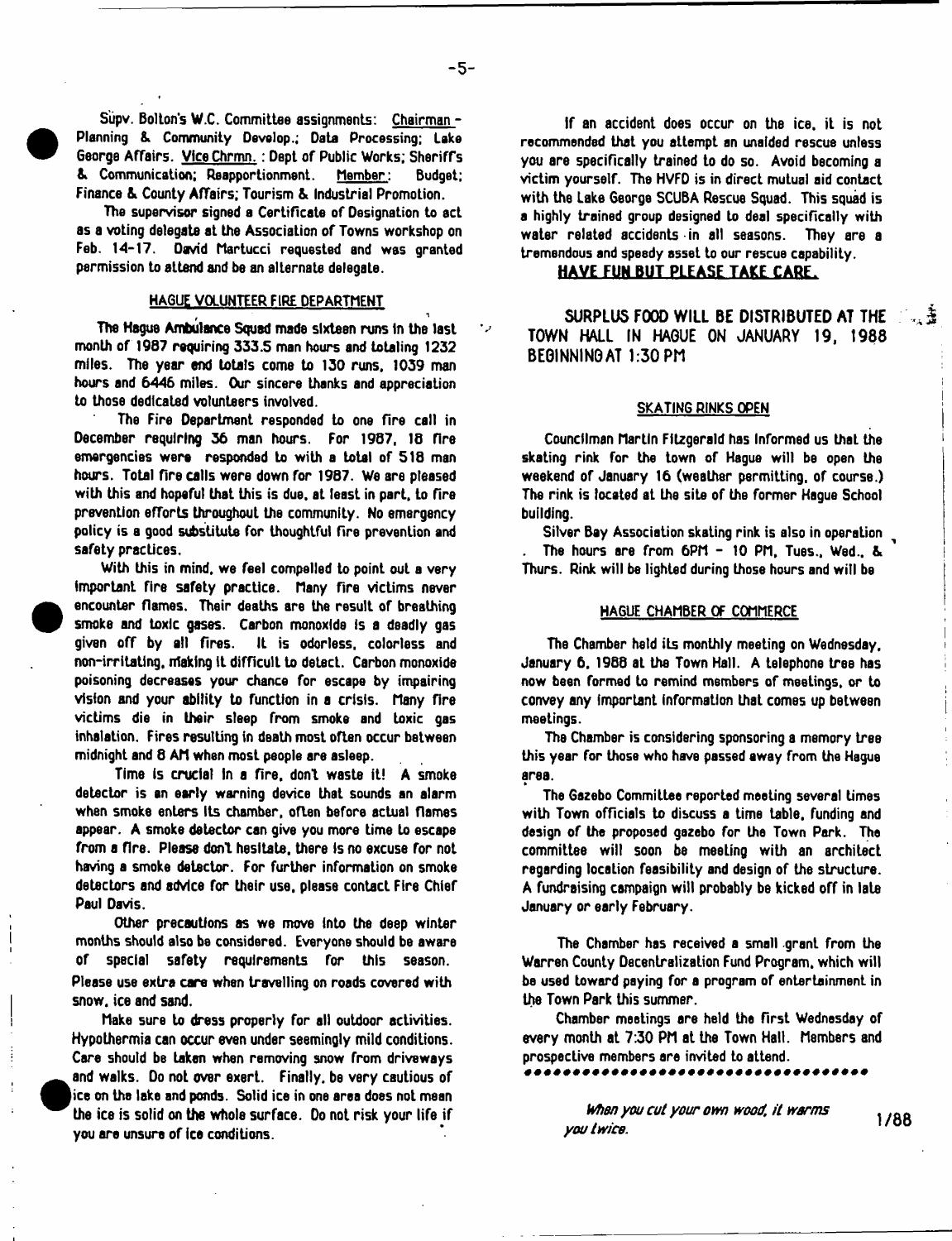#### HIGH PEAKS AUDUBON

John M. C. ( "Mike") Peterson w ill present a slide/lecture on the Centennial of the Four Brothers Islands at the regular monthly meeting of the High Peaks Audubon Society, January 20th at 7:30PM at the Elizabethtown Social Center. ornithologists, Augustus Paine and his cousin, Alvah Jordan, first visited the islands in May 1887 to study the bird species there. They recorded 28 species, including common loon, American black duck and bald ecale. Peterson, who is wildlife manager of the Four Brothers Islands, camped there in May 1987 with a group of ornithologists, exactly 100 years after Paine and Jordan's first historic expedition. They recorded 38 species after a night of wind and rain storms. For several years Return a Gift to Wildlife has funded studies of the Ring-billed Gull and Herring Gull colonial breeding bird habits on the islands, which are owned by the Adirondack Conservancy Committee and managed by High Peaks Audubon.

The public is invited.

## DAVID C. LAWRENCE TO LEAD HAGUE BAPTIST CHURCH

David C. Lawrence, son of Mr. & Mrs. Albert Lawrence, Island Harbor House, Hague, has been called to the pulpit of the Hague Baptist Church. He officiated at his first service on January 10.

Mr. Lawrence was born in Albany and has been a summer resident of Hague since early childhood. He is a graduate of Niskayuna High School, Johnson State College, Johnson, VT and Gordon-Conwell Theological Seminary, South Hamilton, MA, in May 1987.

The congregation of the Hague Baptist Church welcomes Mr. Lawrence as its pastor, and though he has been a member of the community of Hague for many years, we welcome him to the community in his new capacity.

The Wee Folks of Hague enjoyed a Christmas party, complete with Santa Claus, a few days before he was scheduled to go on his whirlwind midnight tour of planet earth. His jolly "Ho Ho Ho" and jangling jingle bells caused their eyes to open wide as he entered the Town Hall, where they were hoping he would stop. A chance to sit on his lap and whisper requests in his ear was a special treat for those who

dared to get close to his enormous white beard. While he was there, he parked his decorated sleigh across the street, on the porch of Serdinsky's Taxidermy, a place where a few of his favorite reindeer stay when they are not delivering presents to good little girls and boys.

CONGRESSMAN SOLOMON'S MOBILE OFFICE WILL BE AT THE POST OFFICE ON TUESDAY, JANUARY 26TH FROM 12:00 NOON TO 1:00 P.M. ANY QUESTIONS CONCERNING FEDERAL ISSUES WILL BE ADDRESSED AT THAT TIME.

Effective January 1, 1988 the Town of Hague has Initiated a new purchase order system, to supersede the voucher system that has been in effect. Please contact the Town Hall for information on this new system if you have purchase orders to present

# 561 ACRES ADDED TO ADIRONDACK FOREST PRESERVE

The Trust for Public Land (TPL) has conveyed 561 acres of pristine scenic woodlands to the New<br>York state Department of Environmental York state Department of Environmental Conservation (DEC) for addition to the Adirondack Forest Preserve.

The property was purchased by the state with funds from the 1972 Environmental Quality Bond Act.

An area of significant scsnic beauty, the property Includes over one mile of shorefront land along the Bog River, which runs beneath two Adirondack peaks through a dense pine hemlock forest and empties into Tupper Lake. Its addition to the Preserve provides a critical link for a continuous public canoe route on the Bog River, as well as giving the public access to thousands of acres of existing state lands.

The TPL has protected over 380,000 acres of open space nationwide for public use at a savings of nearly \$88 million. TPS has offices in New York, San Francisco, Boston, Seattle, Tallahassee, Santa Fe and Ohio. The Adirondack Land Trust, based in Elizabethtown, NY, works to protect special lands in the 13 county region of New York State

#### # # # *#■* # # # # # # # *» #* #

*When you come to the end ofyour rope, tie a knot and hang on.*

1/88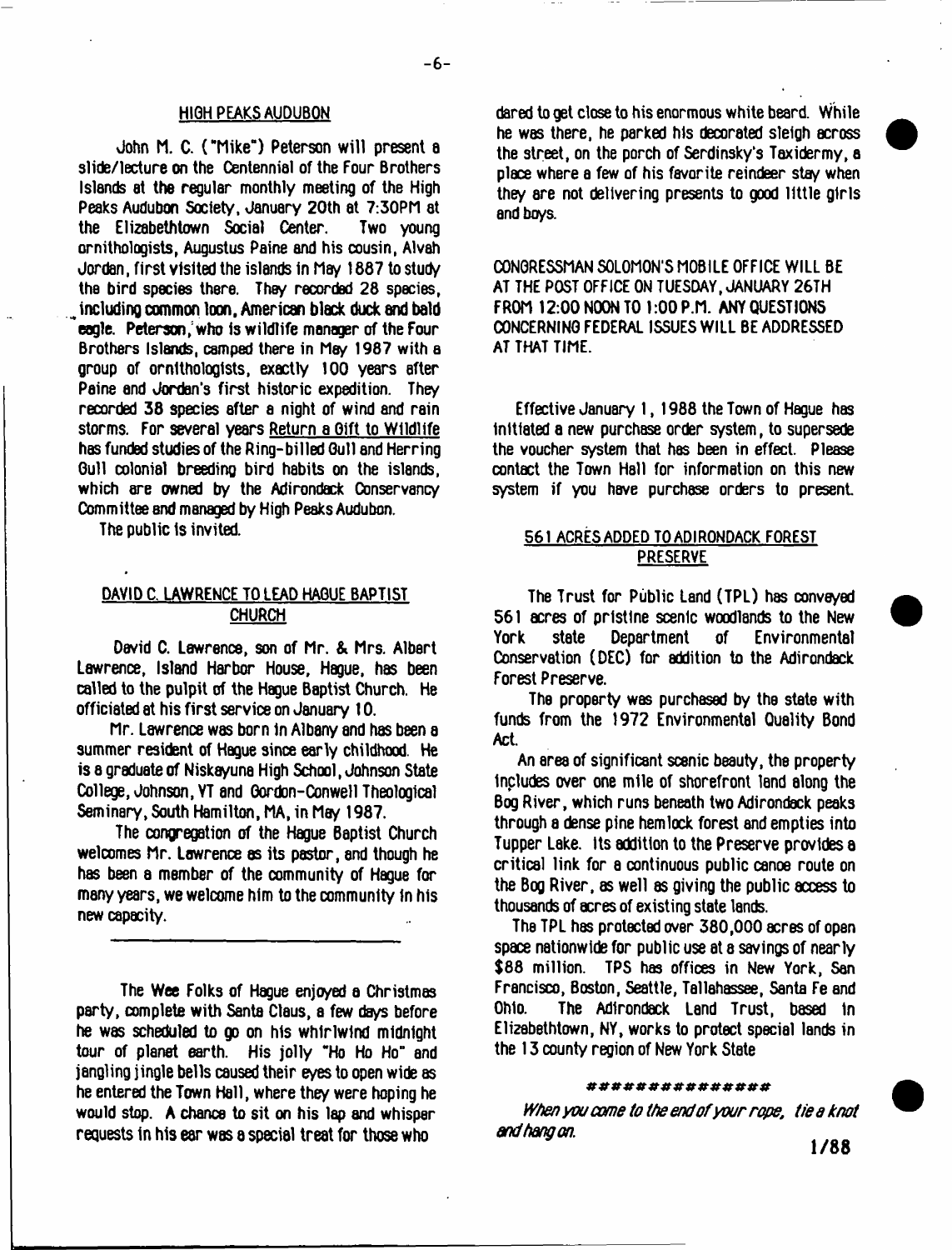### **SOUNDINGS**

BORN - A girl, Anna Boyd, to Kenneth and Lauren Parlin in Brussels, Belgium. Proud paternal grandparents are Joan and Blackie Parlin of Silver Bay & Livingston, NJ. Maternal grandparents are Catherine Turner, Schenectady; and Anthony Turner, Cobleskill, NY

DIED - Rev; L. Clifford Jackman, 69, former pastor of the Hague Baptist Church, on December 16.

DIED - Harold R. MacDougall, 82, Ticonderoga, NY on December 28, 1987 at his home. Mr. MacDougall lived most of his life in Silver Bay. Survivors include his wife, Cleo, two sons, a step-son, 15 grandchildren, several great grandchildren and great-great grandchildren.

DIED - Harold J. Hall, 60, Hague on December 29, 1987 at his home He is survived by his wife Maryalice (Scripture), a son, a daughter, several grandchildren end great grandchildren.

DIED - Rev. Robert 0. Field, 67, Bass Bay Road, Silver Bay, on January 5, 1988 at his home. Rev. Field founded the New York State Association of Fire Chaplains in 1966. He is survived by his wife, Carolyn and one brother.

DIED - George F. Huestis, 70, Indian Kettles, Hague, on January 6 at the Vermont Medical Center, Mr. Huestis was born in Ticonderoga and retired to Hague in 1972. He was a self-employed land surveyor in the Ticonderoga area. He is survived by his wife, Ruth, two sons, Mark and Glen, two daughters, Jackie Hubschmitt and JoAnne DeFranco, the latter a resident of Hague.

#### TICONDEROGA HIGH SCHOOL HONOR ROLL

132 students attained Honor Roll status at Ticonderoga High School for the second marking period. 38 students earned first honor marks and 94 attained second honors.

Students from Hague attaining these honors were: First Honors: DANIEL DORSETT, JASON PLASS, AMBER STULL

Second Honors: LISA COBB, THOMAS DORSETT, TANYA GOETSCH, CAROL DUNKLEE, AMY MCKEE, KARA REYNOLDS, AMY ROSS, FRANK SERDINSKY CONGRATULATIONS!!

#### STATE HONORS TI ELEMENTARY SCHOOL

Principal William Bolton has announced that Ticonderoga Elementary School has been chosen for special recognition as one of 36 schools in New York<br>State. The U.S. Department of Education which The U.S. Department of Education which sponsors this program identifies elementary schools having implemented programs, practices and policies shown by research and experience to contribute to positive student performance. Asked why he thought .Ticonderoga Elementary School was chosen, .Mr. Bolton said, "The faculty always has something going on. A holiday concert was held, the librarian had a story hour for parents and students, on their own time, Mrs. Murdock's class had a special program to learn about Hanukkah, the art classes decorated the Ti Post Office and the list goes on and on. We have support from the community also."

Bolton pointed out that the selection process is still going on and that the school is now eligible for consideration on the national level. "It's like playing in the Super Bowl", he said.

"We haven't been selected on the national level ' yet, but we can be proud of being were we are."

Snowmobile keys found in Hague. May be picked up by identifying at Hague Post Office.

**It was so cold that our snowman begged us not to leave him out another night. Even my soft water was hard. We lit a candle and the flame froze before we could blow it out. I let my dog out and I had to break him loose from the tree. Even the world leaders couldn't get into a heated argument. When I went out my shadow froze to the sidewalk. When I called home to Arizona, the message caused the cactus to frost over. I baked a cake and put it outside to cool. A half-hour later it was frosted. You could freeze an egg on the sidewalk. I saw a fish jump in the river and the splash froze. I had to go up and break the smoke off my chimney. The firemen advised you to set fire to your house. My false teeth chattered...and they weren't even in my mouth.When police saw a bank robbery suspect and said 'Freeze,' he did, I put the meat in the freezer to defrost. I saw a 32nd degree Mason, and he was down to 15...Adrian Molesta (Thanks to Ida Voss) And folks that's cold! As we go to press the lake is playing peek-a-boo. Now you see it, now you don't. The ice is really playing funny tricks this year. Oitside my** office window the temperature reads -15<sup>P!!And</sup> we expect an emergency power outage for 2-1/2 hours this **afternoon! (1/1 4/88 )**

 $\mathbf{1}$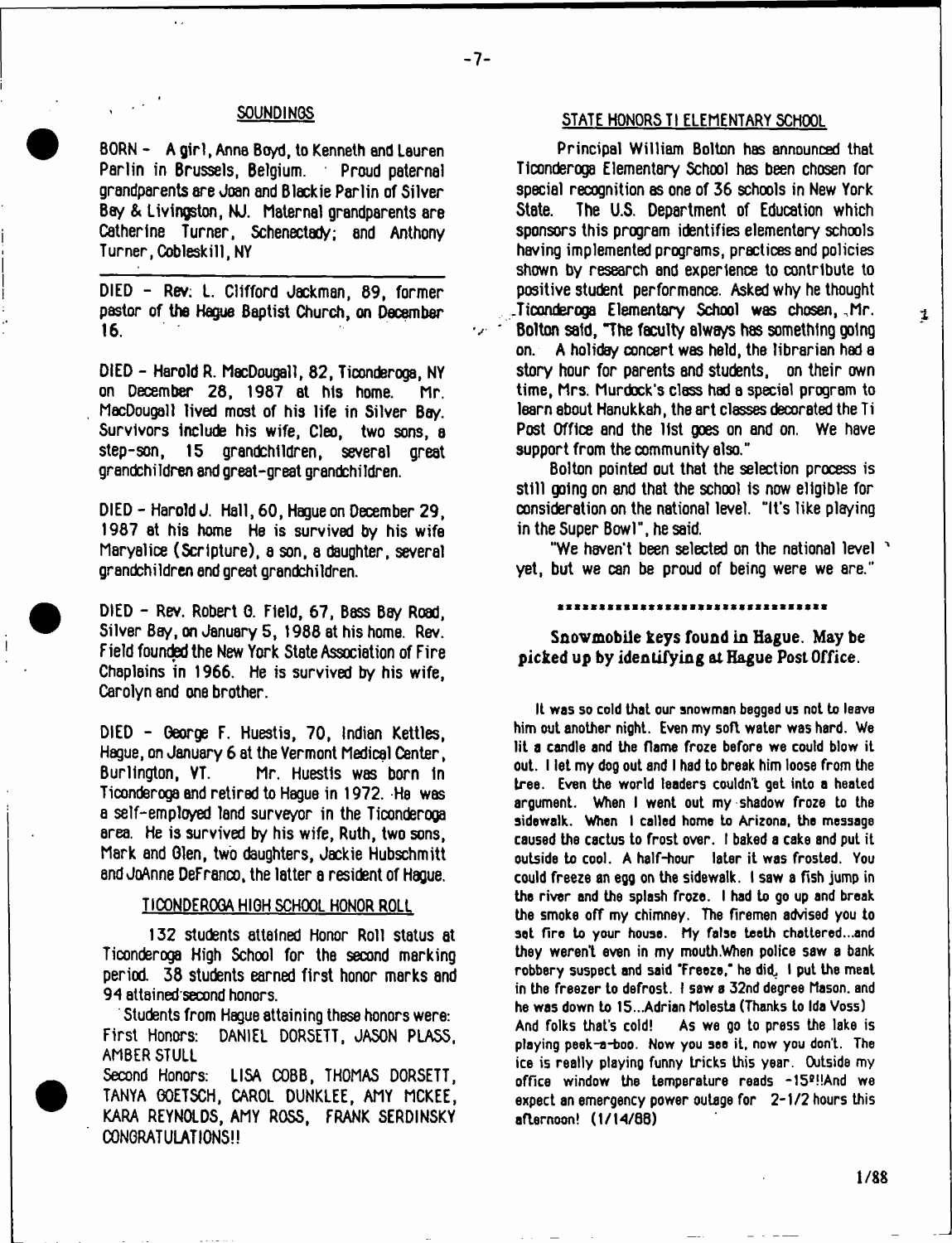## CALENDAR OF EVENTS - JANUARY and FEBRUARY 1988

#### **January**

### February

- 18 Martin Luther King Day observed-school holiday
- 19 Surplus food distributed see p 5
- 19 Fish & Game Club-7:30 PM
- 19 Board of Ed 7:30 PM, THS
- 21 Carillon Garden Club 11AM-Church of the Cross
- 26 Senior Citizens Club meeting 1:30 Town Hall
- 26 Congressman Solomon's mobile unit in P.O. 12noon
- 28 Zoning Board of Appeals -7:30 ( Public hearing at
- 7 PM

29 First of film series at Black Watch Library

Veterans Admin, representative in Town Hall every Thurs. at 11:30 AM. Call Town Hall 543-6161 first.

- 1 HYFD meeting 7:30 PM-Firehall 3 American Legion - 7:30 PM-Legion Hall 3 Chamber of Commerce - 7:30 PM - Town Hall 4 Planning Board - 7:30 PM-Town Hall 9 Town Board - 6:30 PM-Town Hall 10 THE HAGUE CHRONICLE Deadline 12 Lincoln's Birthday 14 Valentine's Day i 5 President's Day - Federal holiday 16 Fish & Game Club-7:30 PM
- 16 School Board 7:30 PM-THS

## PROFILE OF A SENIOR

**WHO Is a Senior Citizen? WHAT is one???**

**A Senior Citizen is one who was here before the Pill and the Population Explosion. We were here before television, penicillin, polio shots, antibiotics and frlsbees. Before frozen food, nylon, dacron, Xerox. Kinsey, radar, fluorescent lights, credit cards, and ball point pens. For us time sharing meant togetherness, not computers; a chip meant a piece of wood, hardware meant hard wear, and sofwear wasn't even a word. Coeds never wore slacks. We were before pantyhose, and drip-dry clothes, before Ice makers arid dishwashers, clothes dryers, freezers and electric blankets. Before Hawaii and Alaska became states. Before men wore long hair and earrings, and women wore Tuxedoes.**

**We were before Leonard Bernstein, yogurt, Ann Landers, plastic, the 40-hour week and the minimum wage. We got married first and then lived together. How quaint can one be?**

**Closets were for clothes, not for coming out of, bunnies were small rabbits and rabbits were not Volkswagons. We were before Grandma Hoses and Frank Sinatra and cup-sizing for bras. Girls wore Peter Pan collars and thought cleavage was something butchers did. We were before Batman, Rudolph the Rednosed Reindeer, and Snoopy. Before DDT, vitamin pills, disposable diapers. Qf.One, Jeeps. The JefTerson Memorial and pizza, Cheerios. instant coffee, decafflnated anything, and MacDonald's were all unheard of. We thought fast food was what you ate during tent. We were before Boy George, J.D. Salinger, and Chiquita Banana. Before FM radios, tape recorders, electric typewriters, word processors, MUZAK, electronic music, disco-dancing—and that's not all bad!**

THE HAGUE CHRONICLE is published **BULK RATE**<br>
monthly by volunteers and supported **BULK RATE** monthly by volunteers and supported and the control of the control of the control of the control of the control of the control of the control of the control of the control of the control of the control of the control of th by contributions from its readers. **kSend, news items to Editor Margaret** HAGUE, NY 12836 **Broderick, Box 215 and tax deductible contributions to JACK KENNEDY, BOX 748. HAGUE. NY 12836.**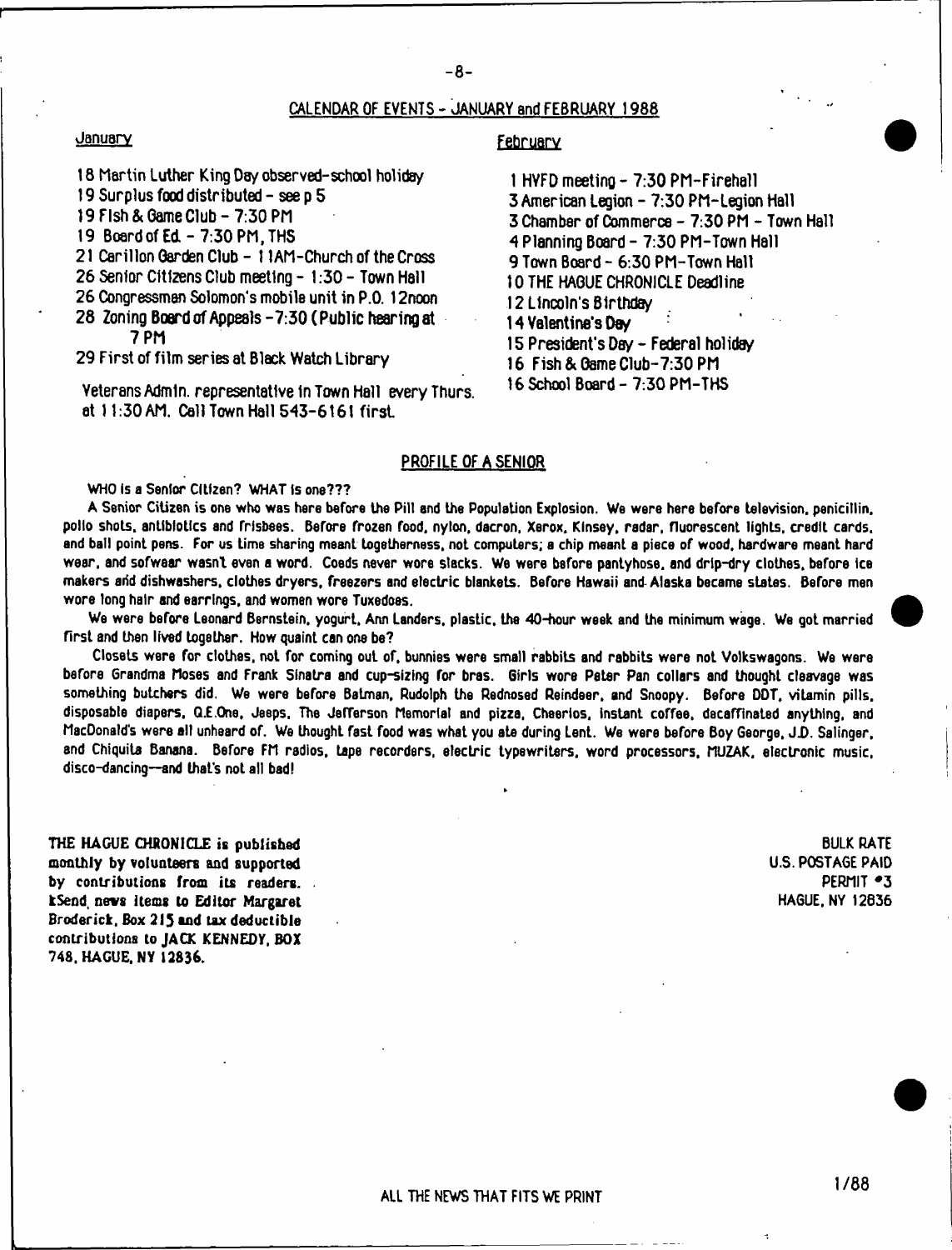

ITEM

Newspaper Bank Meeting Date Claims-instead of certify Mileage Rate Highway Pay Rates

Election inspectors (4) Assessment Board of Review (5) Dog Control Officer Registrar of Yitel Stat. Chm. Bd. of Assessors Budget Officer **Historian** Town Attorney Health Officer'

# COMMITTEE ASSIGNMENTS

Deputy Supervisor Deputy Superintendent of Highways Highway Recreation & Promotion Buildings & Grounds Planning & Zoning Senior Citizens Town Park & Beautification

## SPECIAL COMMITTEES

Joint Fire Dept. Sewer Planning Community Center Committee

Cross Country Ski Trail Comm. School Tax Investigating Comm.

## **APPOINTMENTS**

Town Park Commission Planning Board-Chm. Planning Board - reappt. Zoning Board of Appeals - Chm. Zoning Administrator

Post Star 1st National - Bolton 2ndTues - 6:30 PM verify 200/ mile Temp. Lab. \$4.75/hr Temp. Op. 6.00/hr Reg. Op. 7.50/hr Maint. 6.75/hr \$65ea/day \$75 ea/day Frank Swinton Maryalice Hall-appointed Clifton Frasier Richard Bolton Clifton West JohnSilvestri Michael Shuhler

Richard Frasier Mitchel Frasier F rasler/F itzgerald Coffin/Fitzgerald Braisted/Fitzgerald Coffln/F itzgerald Frasier/Braisted Braisted/Fitzgerald

Frasier/Fitzgerald Fitzgerald/Braisted/Evans Full Town Board with Richard Frasier, Chrm + Georgina Lindquist and John Evans Joe McCranels, Laura Meade, Rev. John Armes, Craig LeCourse Estelle Anderson, Dick Bolton, Alison Craig, Michelle Gautreau, Dorothy Henry

Robert Denno Tim Costello Norman Strum Michelle Brunet Tim Costello